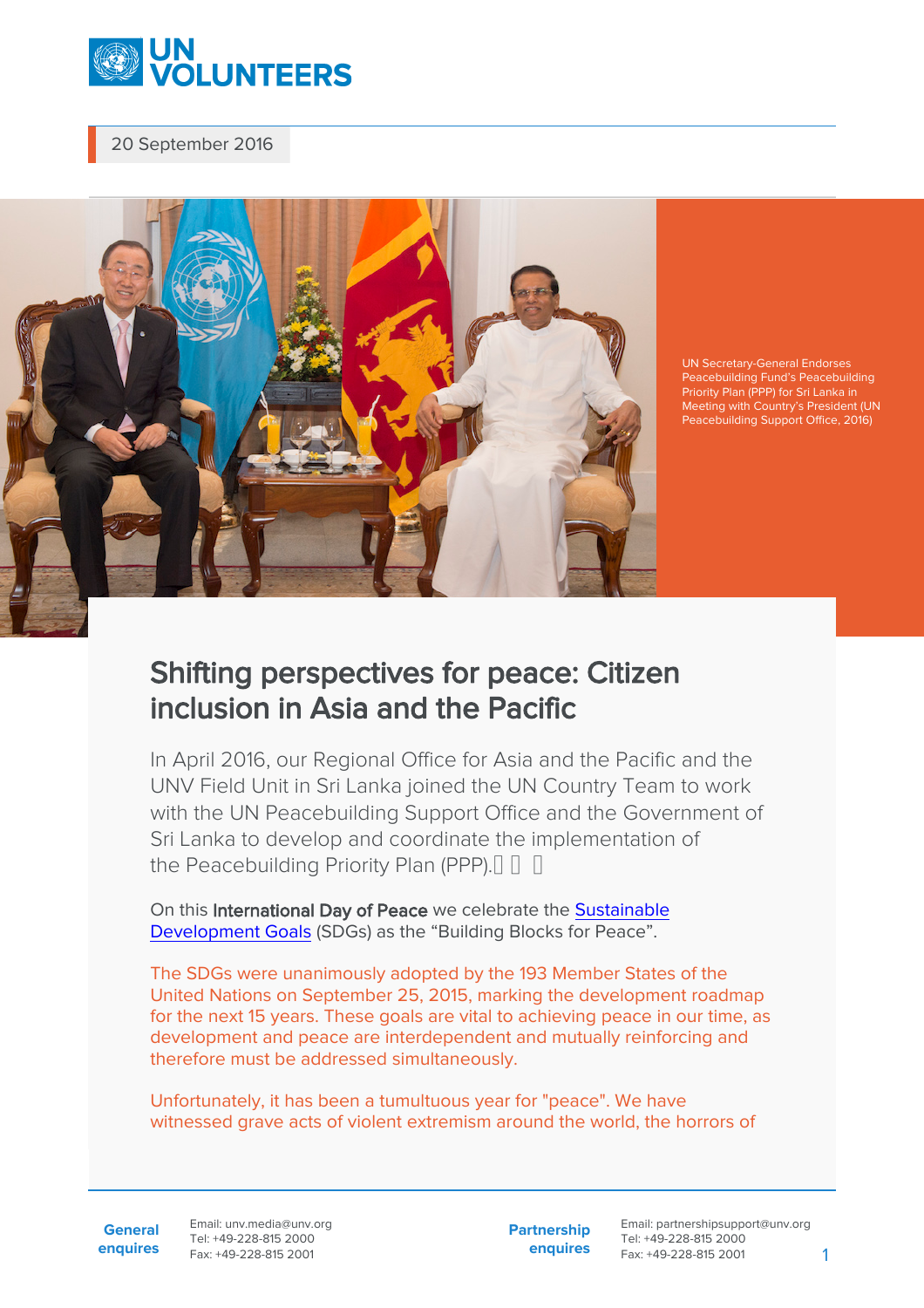

the continued Syrian crisis and the largest refugee emergency since World War II, as well as the depressing increase of rhetoric set to divide communities along racial and religious lines.

However, since the adoption of the SDGs, we have also seen hope in the emergence of new perspectives and commitments to peace, with the UN sustaining a system-wide effort to effectively integrate sustainable peace perspectives in peace and development programmes and policies at country, regional and global levels.

First, in September 2015, peace was explicitly included into the Sustainable Development Agenda with Goal 16, aiming towards "peaceful and inclusive societies". This finally framed peace as a valuable, measurable and reachable goal.

In October 2015, a landmark [Security Council resolution](https://www.securitycouncilreport.org/wp-content/uploads/s_res_2242.pdf) on women, peace and security reaffirmed and strengthened the understanding of the substantive contribution and connection between women's participation and inclusion and a lasting peace and security.

Then, in December 2015 the UN Security Council unanimously adopted [another resolution](https://www.securitycouncilreport.org/wp-content/uploads/s_res_2250.pdf) which recognizes the key role young women and men play in safeguarding international peace and security, and calls upon Member States to set up the necessary mechanisms to create an enabling environment for young people to contribute to the resolution of conflicts and the prevention of radicalization.

Finally, at the end of April 2016, the Secretary-General's call for a radical strategic shift from a culture of reaction to a culture of prevention is captured in the [resolution for Sustainable Peace.](http://www.un.org/press/en/2016/sc12340.doc.htm)

These resolutions specifically show the importance of the inclusion of all citizens in peace-driven activities. The mandate of the United Nations Volunteers (UNV) programme is oriented towards the engagement of citizens in societal transformations and reconciliation, both crucial for the creation of peaceful and inclusive societies.

For example, volunteerism improves cooperation, dialogue and community participation, which makes it an indispensable tool in preventing conflict and violent extremism, and thus to build peace. As the UNV Regional Peace and Citizen Security Programme Specialist for Asia and the Pacific, one of my tasks is to develop and promote citizen engagement in peace and security in the region.

**General enquires**

Email: unv.media@unv.org Tel: +49-228-815 2000 Fax: +49-228-815 2001

**Partnership enquires**

Email: partnershipsupport@unv.org Tel: +49-228-815 2000 Fax: +49-228-815 2001 2